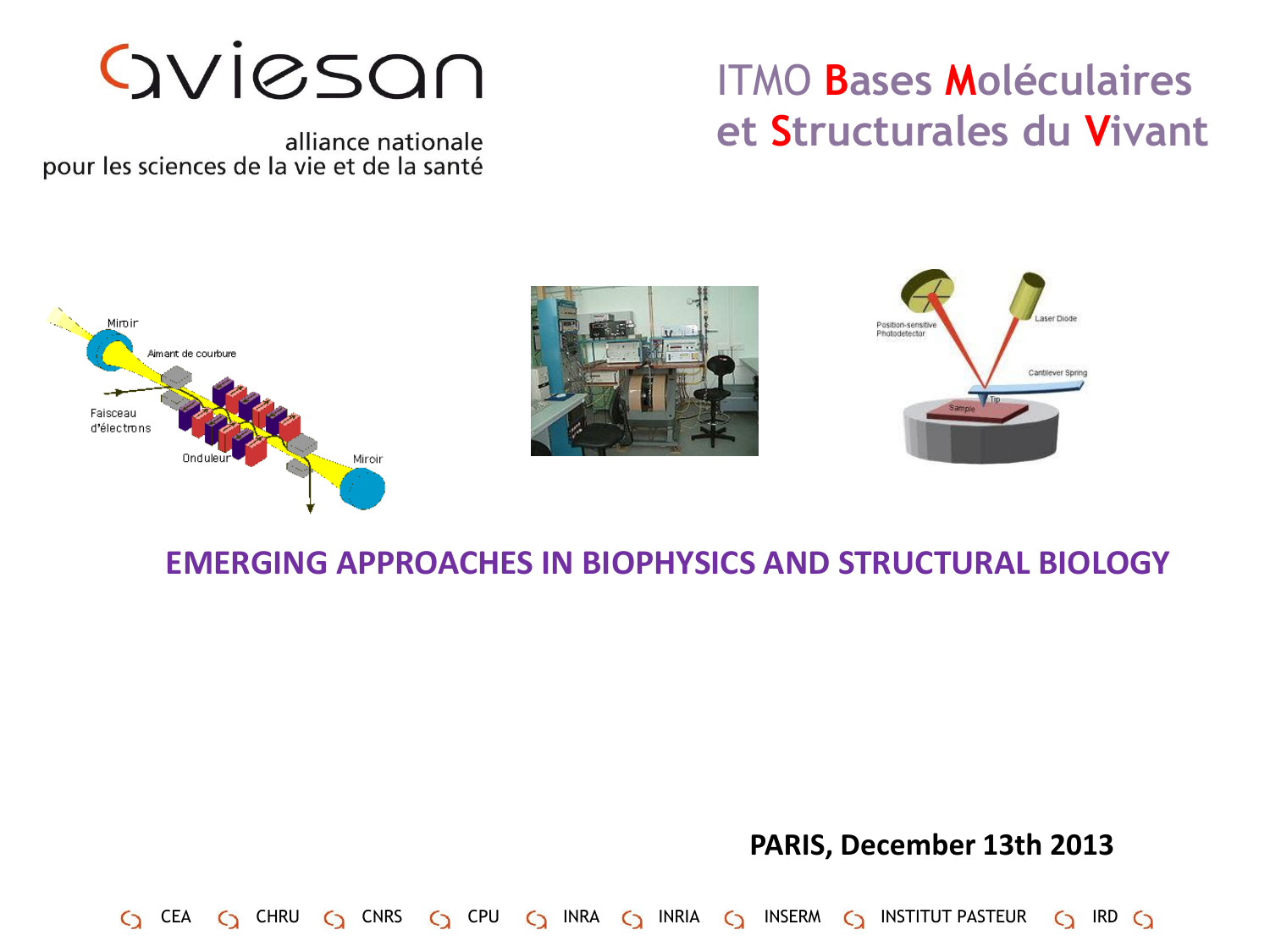

alliance nationale pour les sciences de la vie et de la santé

# **The French National Alliance for Life and Health Sciences: Aviesan**

President: André Syrota *(President, Inserm)* Vice-President: Catherine Jessus *(Director, INSB CNRS)*

- **coordinates strategic analysis, scientific programming and operational implementation for life and health science research**
- **facilitates translational research: transfer fundamental knowledge to clinical application**
- **favors cross-disciplinarity by opening up biology and medicine to contributions from mathematics, physics, chemistry, information technology, engineering sciences, human and social sciences**
- **defines shared standpoints for European research and international cooperation**
- **reinforces partnerships between research institutions and universities**





Institut de recherche pour le développement



thématiques







anaania minosimus , aasanias milaass







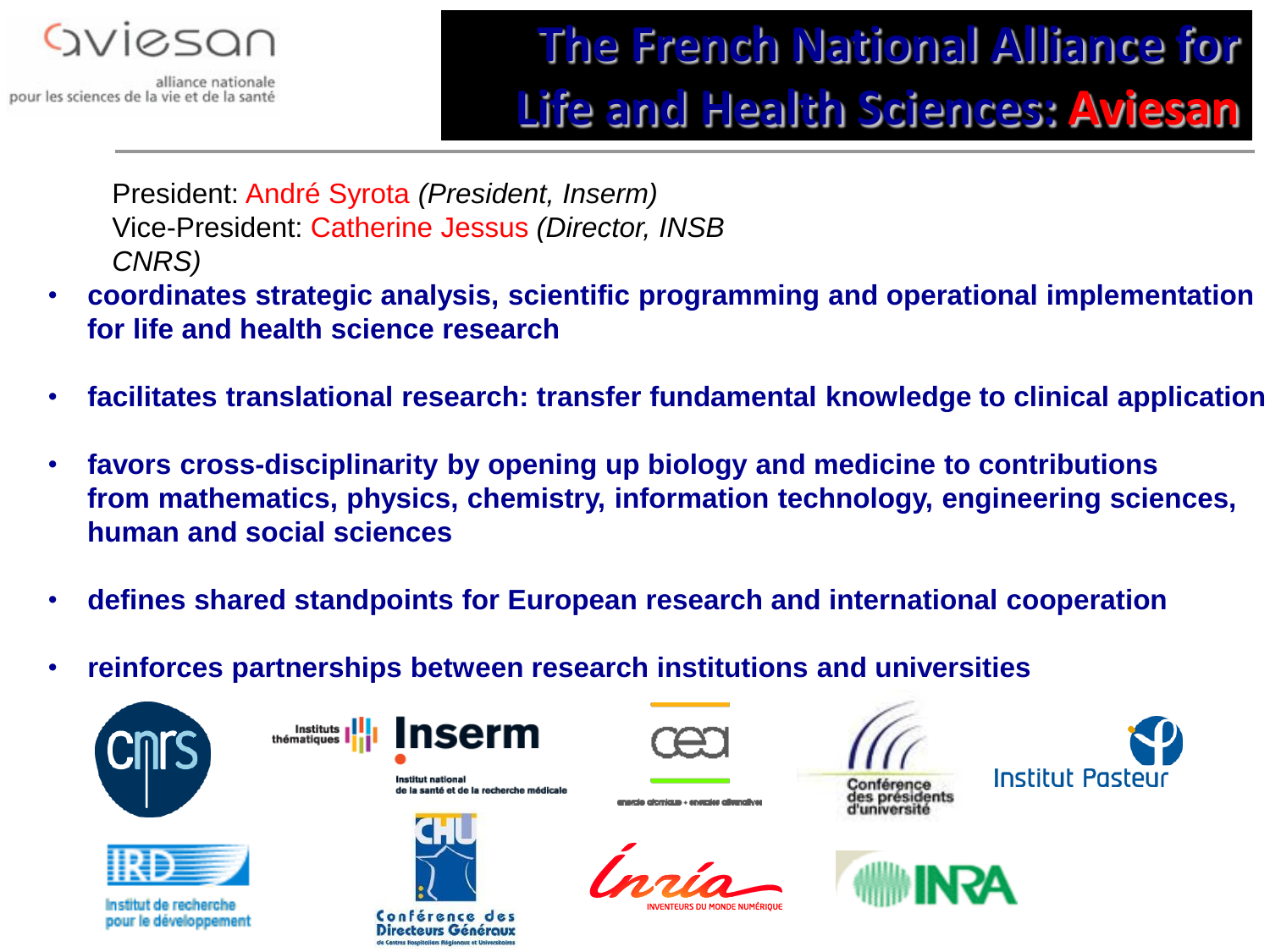# **Aviesan 10 Instituts Thématiques Multi-Organismes, ITMO**



thématiques



alliance nationale pour les sciences de la vie et de la santé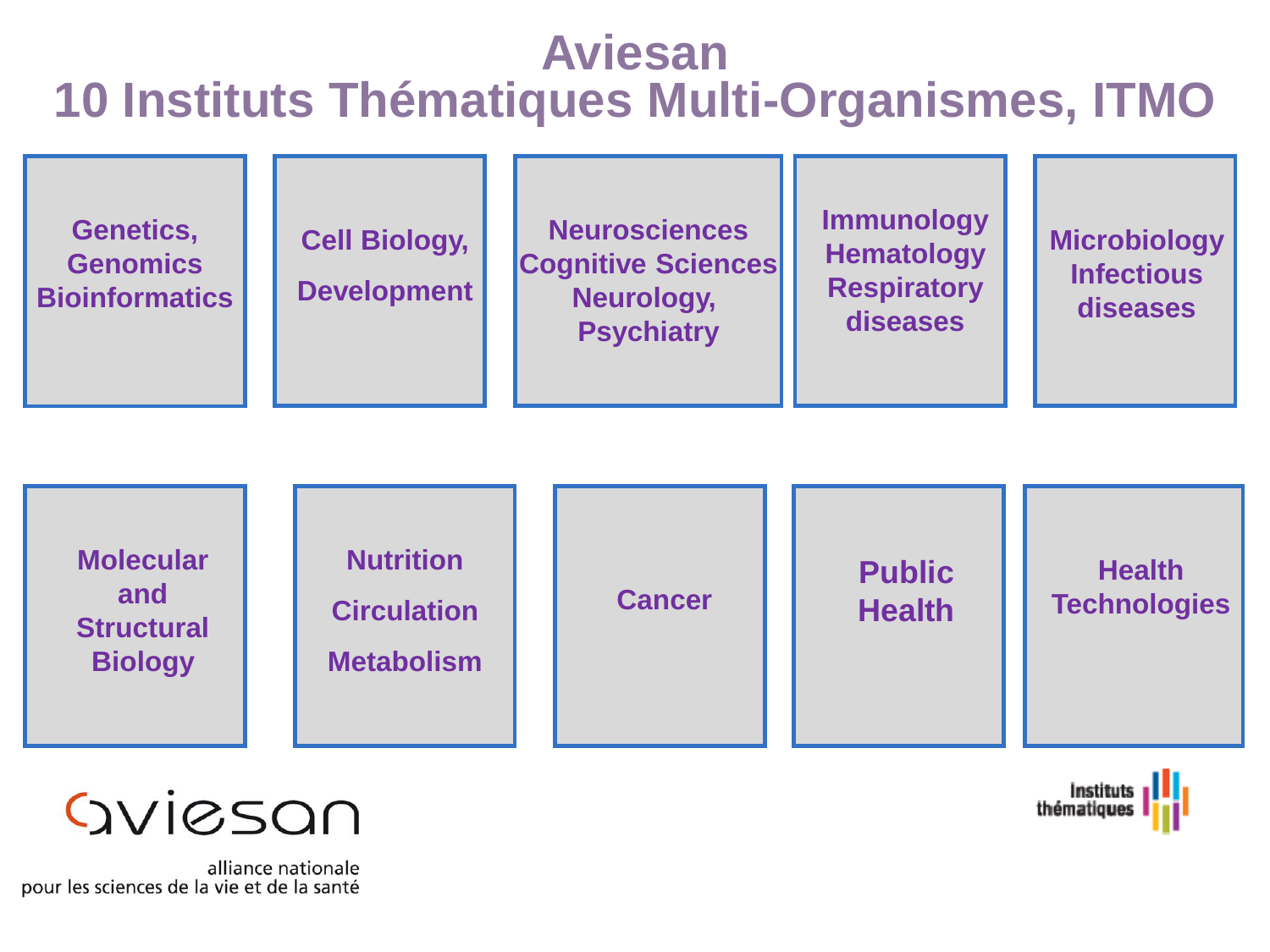# Gylesan

### ITMO **Bases moléculaires et structurales du vivant**

alliance nationale pour les sciences de la vie et de la santé

# **DIRECTION Jean-Claude MICHALSKI Carine GIOVANNANGELI Chargée de mission Corinne BRACHET-DUCOS Meeting organization**

**Charlotte SUHARD**

#### **SCIENTIFIC EXPERTS**

**Jean-Daniel BRION (Orsay, représentant l'INC CNRS) Marie DOUMIC-JAUFFRET ( représentant l' INRIA) Christiane BRANLANT (ANR) Sylvie FOURNEL-GIGLEUX (Nancy) Jérôme GARIN (Grenoble, représentant le CEA) Anne IMBERTY (Grenoble) Jean-François MOUSCADET (Marnes-la-Coquette, représentant ARIIS) Jean-Charles PORTAIS (Toulouse, représentant l'INRA) Félix REY (Paris, représentant l'Institut Pasteur) Pascale ROMBY (Strasbourg) Cathy ROYER (Montpellier, représentant l'Inserm) Amina TALEB représentant l'INP CNRS) Jean WEISSENBACH (Evry)**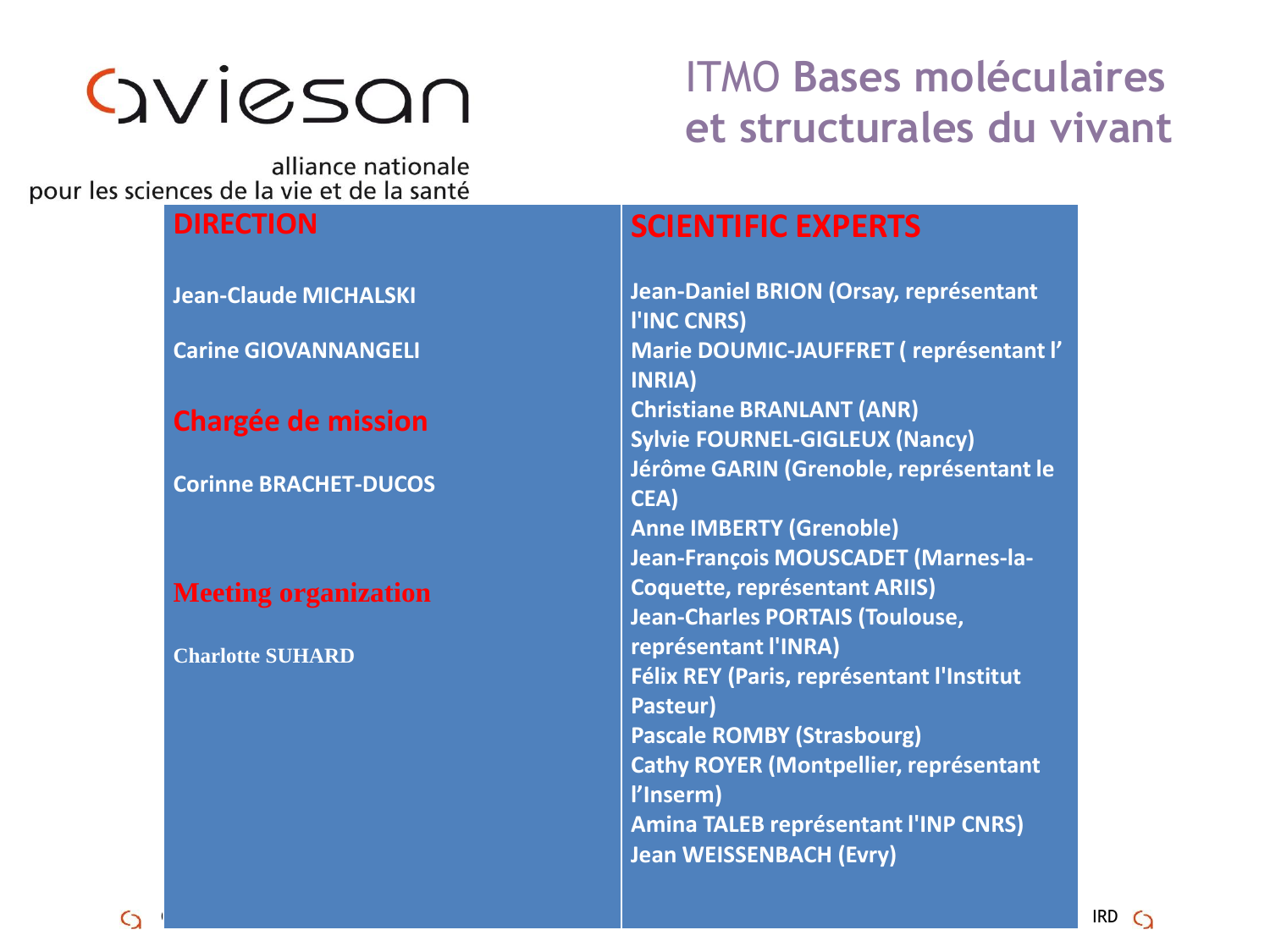OVIESON

ITMO **Bases moléculaires et structurales du vivant**

alliance nationale pour les sciences de la vie et de la santé

> Progress of our knowledge on molecular and structural bases of living is only possible In a framework of multidisplinary approaches which represent the foundation of Integrative Structural Biology

# **Scientific Challenges**

*Understand the structural assemblies and functions in living cells by muldisciplinary and integrated approaches*

*Promote , coordinate and stimulate researchs in the field of :*

*Structural and functional characterization of individual molecules or macromolecular complexes , as well as quantification, modeling and prediction of biological events using Pluridisciplinary experimental approaches which associate Biology, Physics ,Chemistry, Bioinformatic , Mathematics*

 $C_2$  CEA  $C_3$  CHRU  $C_2$  CNRS  $C_3$  CPU  $C_3$  INRA  $C_3$  INRIA  $C_3$  INSERM  $C_3$  INSTITUT PASTEUR  $C_3$  IRD  $C_3$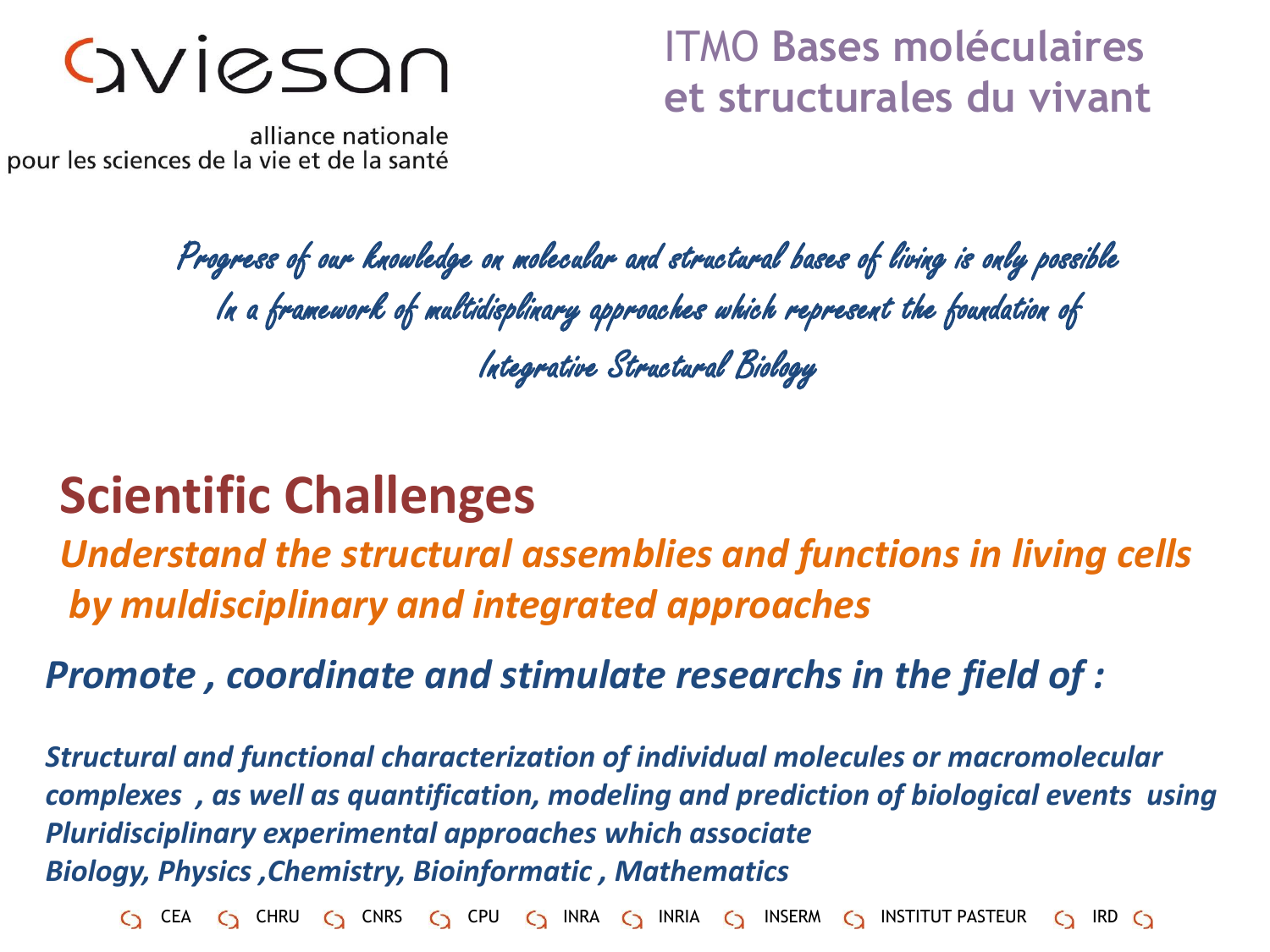Gyjesan

ITMO **Bases Moléculaires et Structurales du Vivant**

alliance nationale pour les sciences de la vie et de la santé

## **SCIENTIFIC CHALLENGES:**

*Looking for and characterize new biological functions*

*Developping the study of biochemical components other than proteins:RNA , glycans, lipids*

- *Intégrate molecular knowledges for understanding multi-scale complex systems*
- *Continue the storage of informations coming from « omics » approaches for modeling living*
- *Dévelopment of new tools of prediction and modelisation*
- *Promote synthetic biology*

*Initiate and facilitate the development of new technological infrastructures*

*Supporting and favour the practice of interdisciplinary research*

*Promote the development of new therapeutics*

 $\bigcirc$  cea  $\bigcirc$  chru  $\bigcirc$  cnrs  $\bigcirc$  cpu  $\bigcirc$  inra  $\bigcirc$  inria  $\bigcirc$  inserm  $\bigcirc$  institut pasteur  $\bigcirc$  ird  $\bigcirc$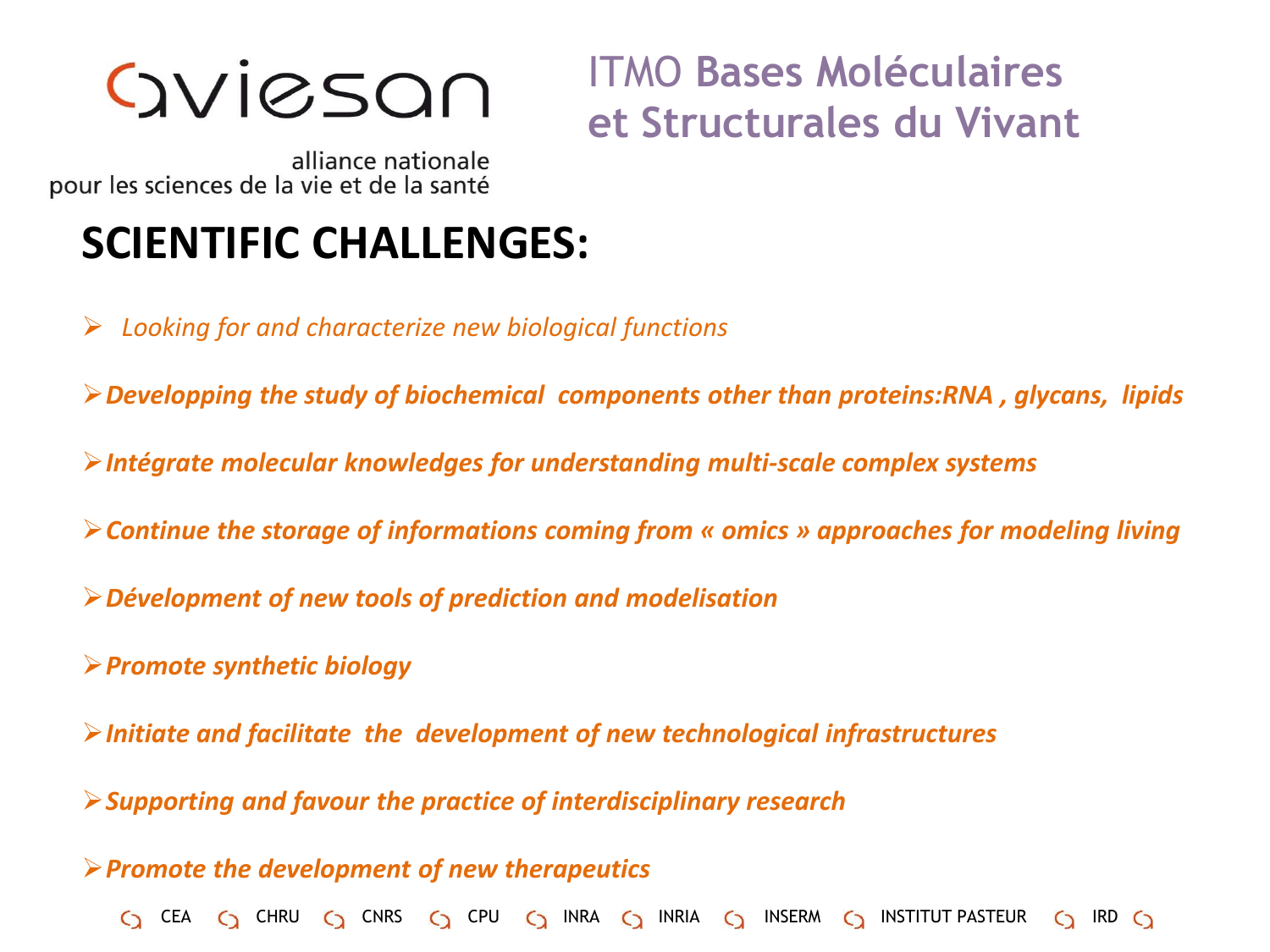

ITMO **Bases moléculaires et structurales du vivant**

alliance nationale pour les sciences de la vie et de la santé

# **MAIN RESEARCH FIELDS**

 $\Box$  Molecules and chemistry for Living

 $\Box$  Biophysical studies of subcellulr events and of mode of action of macromolecules

C CEA C CHRU C CNRS C CPU C INRA C INRIA C INSERM C INSTITUT PASTEUR C IRD C

- $\Box$  Control and modeling of biological phenomenoms
- $\Box$  Single molecule approaches
- $\Box$  Systemic and synthetic biology, molecular bioinformatic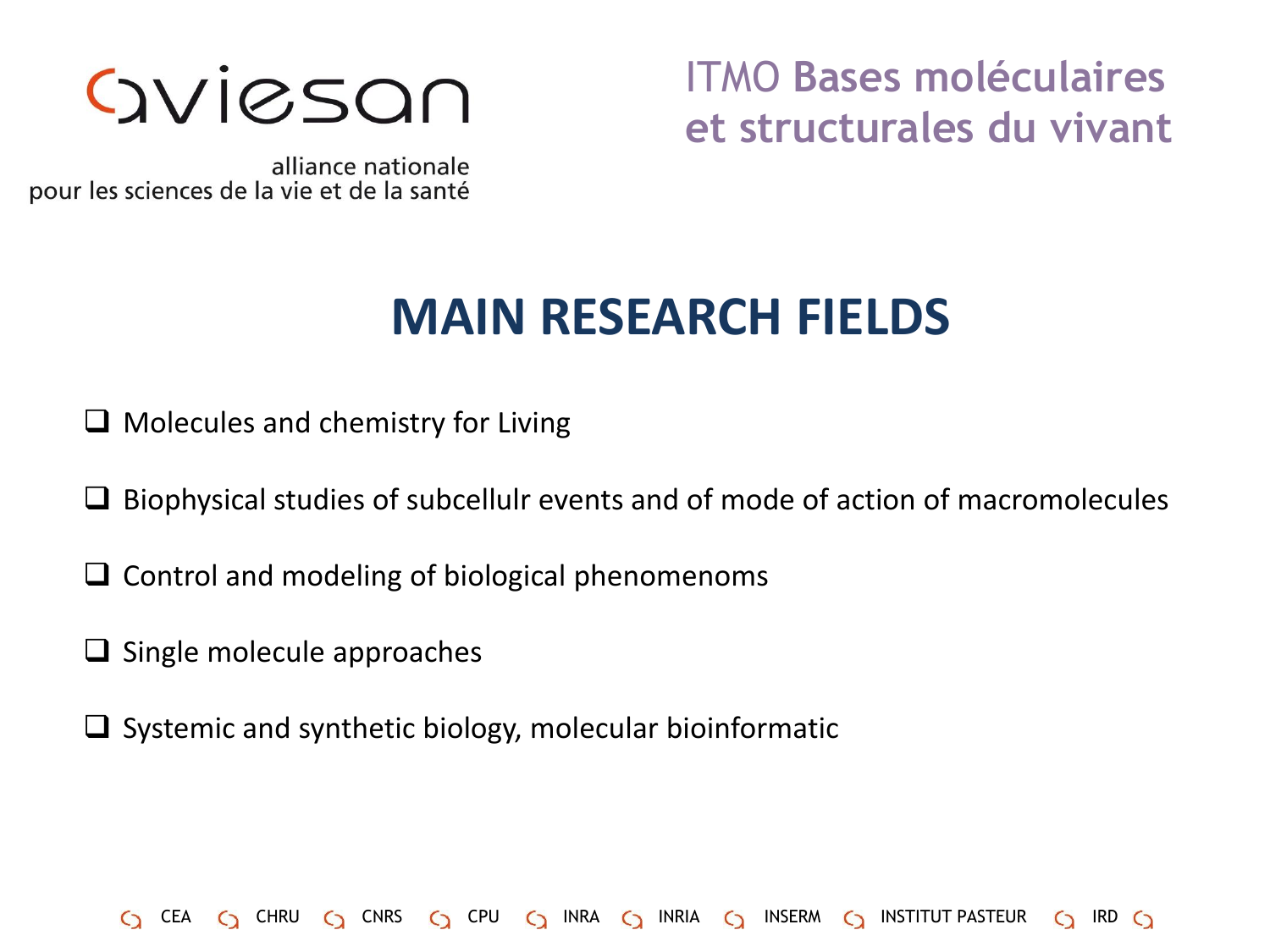# Gviesan

### ITMO **Bases moléculaires et structurales du vivant**

alliance nationale pour les sciences de la vie et de la santé

# **Actions d'animation de l'ITMO**

**Infrastructures : Biologie structurale, imagerie, protéomique, bio-informatique**

**Etat des lieux et document d'orientations stratégiques (Juin 2010) (Juin 2013)**

**« Colloque inaugural » (4 février 2011 - Paris)**

**« Colloque de lancement HPP France » (23 juin 2011, Paris)**

**« Workshop Protéomique et Maladies Rares » (25 septembre 2012, Paris)**

**« Colloque « Perspectives en Biologie de synthèse » (11 décembre 2012, Paris)**

**« Colloque annuel ITMO BMSV » (24 mai 2013, Paris) »Single molecules approaches »**

 $\bigcirc$  cea  $\bigcirc$  chru  $\bigcirc$  cnrs  $\bigcirc$  cpu  $\bigcirc$  inra  $\bigcirc$  inria  $\bigcirc$  inserm  $\bigcirc$  institut pasteur  $\bigcirc$  ird  $\bigcirc$ **Soutien au colloque annuel SFBBM , « ARN » , Strasbourg, Colloque Inter-ITMOS « Viellissement, 2 decembre, Paris Interdisciplinarité : PEPS maths-bio-informatique CNRS-Inserm**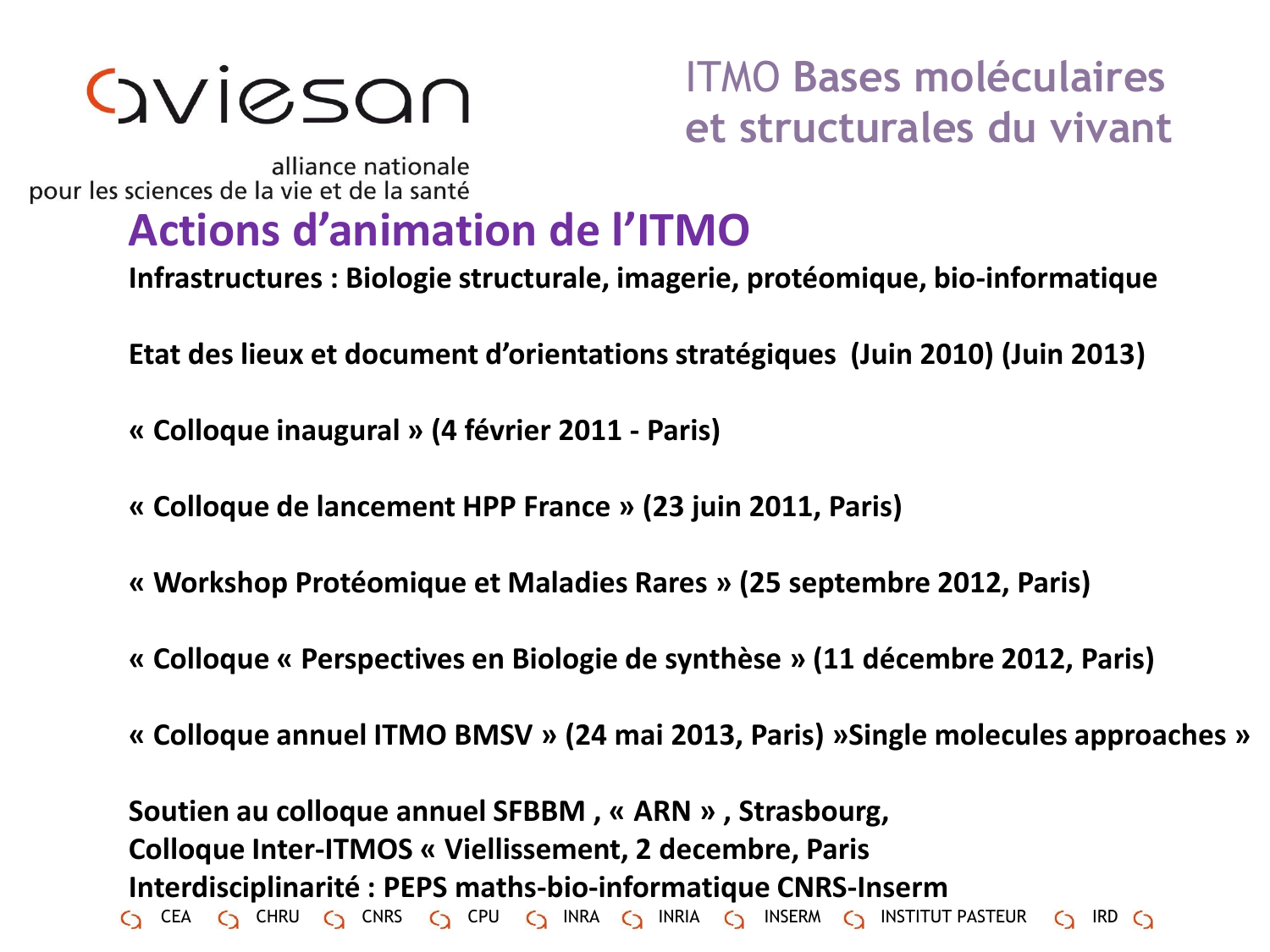# Gyjesan

## ITMO **Bases moléculaires et structurales du vivant**

alliance nationale pour les sciences de la vie et de la santé

#### **ACTIONS DE COORDINATION ET DE DYNAMISATION DE LA RECHERCHE**

- Participation à la rédaction du document SNR (Strategie Nationale de la Recherche)
- Propositions de Programmation ANR
- $\Box$  Aide et Participation à des colloques nationaux
- Action Européenne (Horizon 2020)
- □ Actions de structuration de la communauté scientifique (GDR, LIA, groupes thématiques)

C CEA C CHRU C CNRS C CPU C INRA C INRIA C INSERM C INSTITUT PASTEUR C IRD C

 $\Box$  Soutien Ecoles Thematiques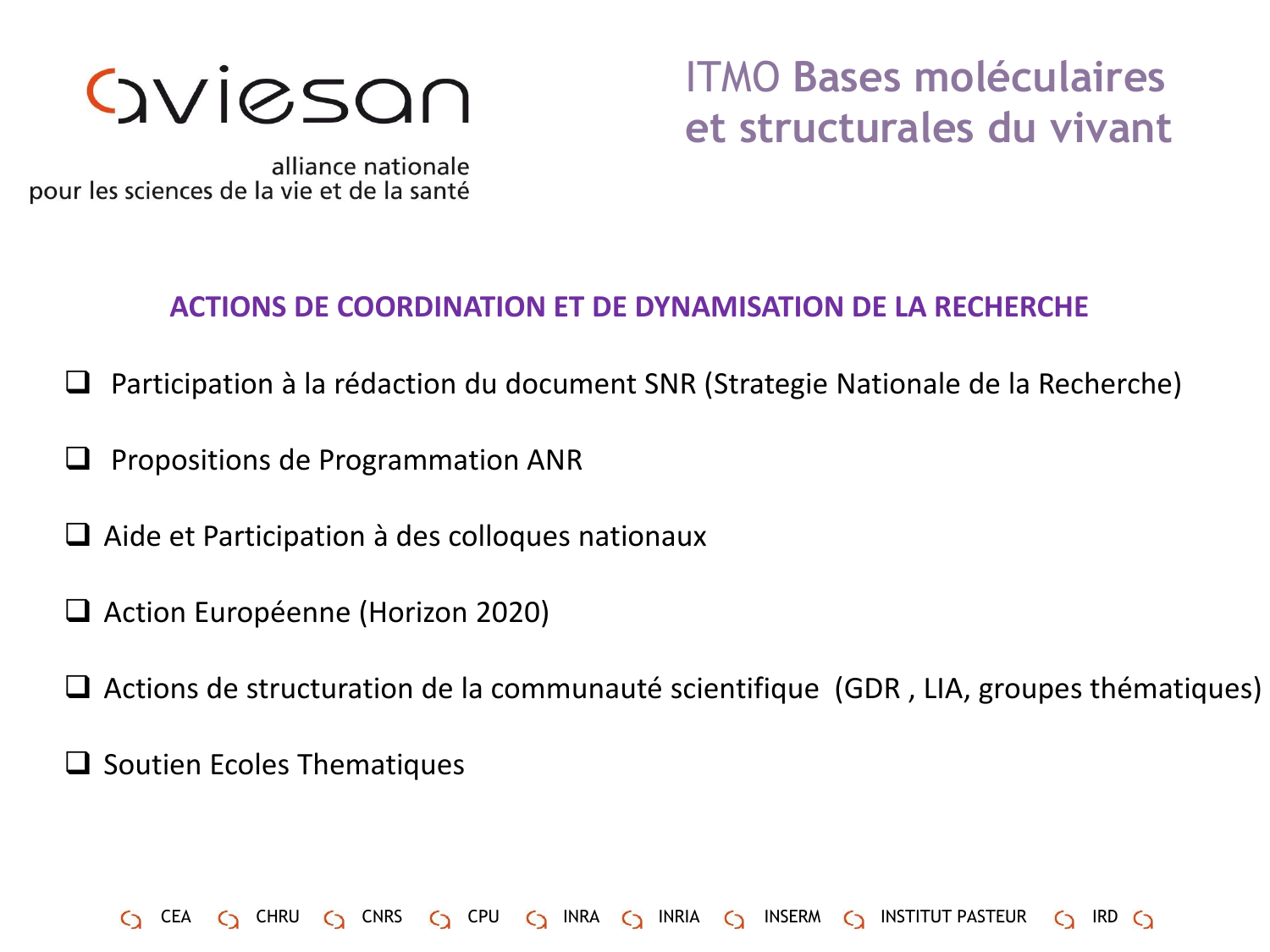

ITMO **Bases moléculaires et structurales du vivant**

alliance nationale pour les sciences de la vie et de la santé

### **ACTIONS EN COURS**

Mise en place d'un GDR Biologie Synthetique (Gilles Truan)

 $\Box$  Mise en place d'une Formation à destination des doctorants dans le domaine de la Biologie Structurale Intégrée - RénaFobis ( (Jean Cavarelli)

 $C_2$  CEA  $C_3$  CHRU  $C_2$  CNRS  $C_3$  CPU  $C_3$  INRA  $C_3$  INRIA  $C_3$  INSERM  $C_3$  INSTITUT PASTEUR  $C_3$  IRD  $C_3$ 

 $\Box$  Elaboration d'une cartographie nationale en relation avec ARIIS